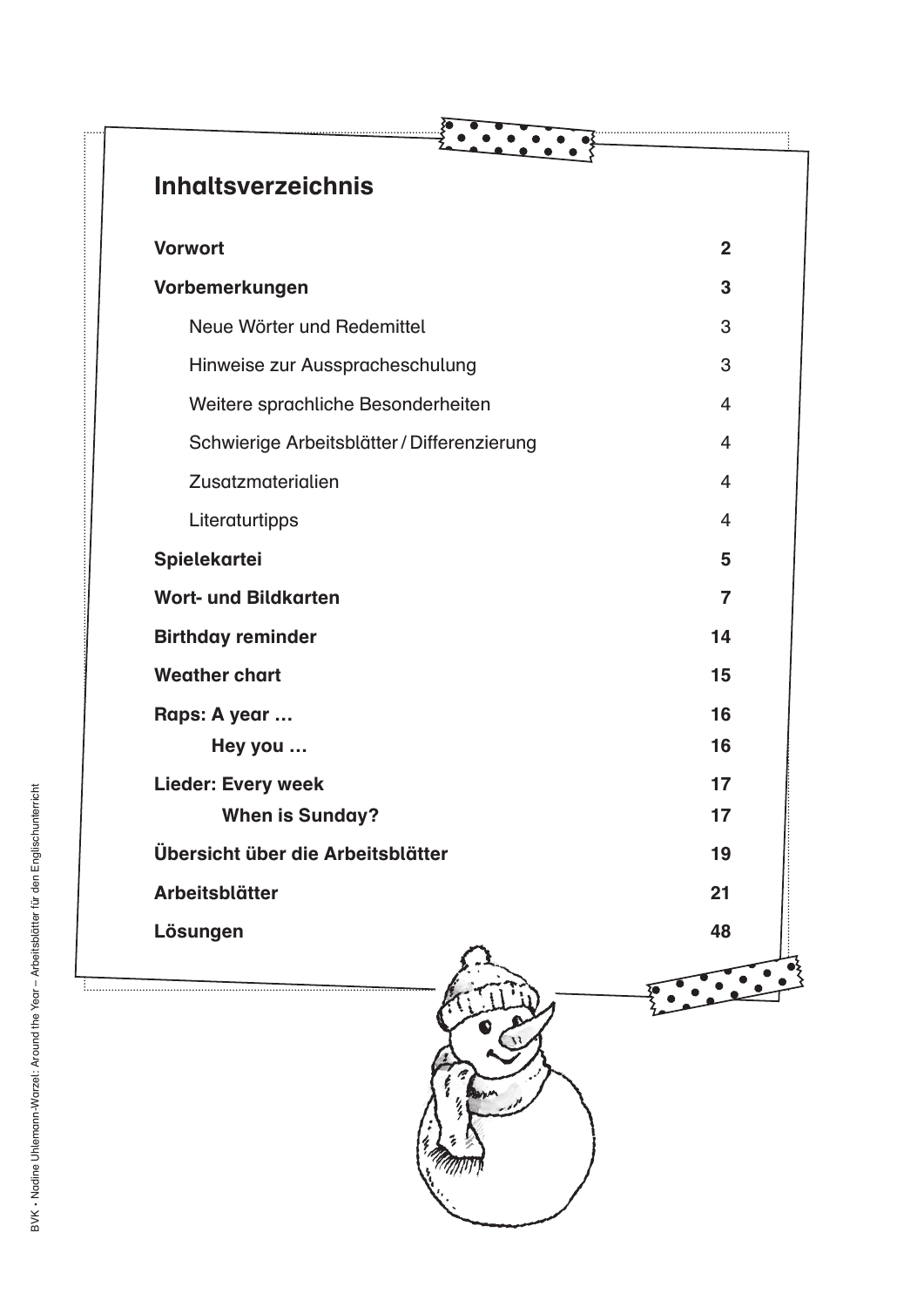name: date:

## **Word search (2)**

 $\mathscr{G}$  Find the months and the seasons. Search  $\downarrow$  and  $\rightarrow$ . Circle the words.

Complete the words.

Check your work.

| A           | F            | M             | G            | Z         | J            | K           | D              | Η           | Z      | A            | H           | K              | L            | L            |
|-------------|--------------|---------------|--------------|-----------|--------------|-------------|----------------|-------------|--------|--------------|-------------|----------------|--------------|--------------|
| Q           | J            | A             | N            | U         | A            | $\mathsf R$ | Y              | S           | S      | U            | W           | U              | A            | $\mathsf{R}$ |
| D           | T            | R             | Н            | J         | D            | X           | Y              | R           | B      | T            | Q           | $\overline{O}$ | K            | D            |
| F           | S            | $\mathsf C$   | A            | D         | F            | $\mathsf G$ | M              | J           | N      | U            | X           | $\mathsf C$    | T            | D            |
| E           | $\cup$       | Η             | A            | ${\bf Q}$ | F            | D           | $\mathbf{I}$   | U           | H      | M            | Z           | T              | Н            | E            |
| B           | Q            | ${\mathsf S}$ | W            | A         | P            | $\mathsf R$ | $\mathbf{I}$   | L           | R      | N            | T           | $\overline{O}$ | Н            | $\mathsf C$  |
| R           | H            | K             | S            | $\bigcup$ | Y            | $\mathsf C$ | $\vee$         | Y           | V      | B            | G           | $\mathsf B$    | L            | E            |
| U           | $\mathsf{N}$ | M             | M            | G         | Q            | Y           | M              | A           | Y      | L            | $\mathsf R$ | Ε              | Е            | M            |
| A           | ${\bf Q}$    | K.            | $\mathsf{O}$ | U         | $\mathsf{P}$ | $\mathsf R$ | Н              | J           | W      | F            | S           | R              | J            | B            |
| $\mathsf R$ | T            | Z             | K            | S         | P            | $\mathsf R$ | $\overline{1}$ | N           | G      | $\mathsf{P}$ | U           | I              | Е            | E            |
| Y           | Е            | O             | $\mathsf Q$  | T         | H            | S           | E              | P           | T      | E            | M           | B              | Е            | $\mathsf R$  |
| D           | F            | J             | K            | X         | $\mathsf{P}$ | M           | U              | J           | W      | M            | M           | ${\bf Q}$      | K            | L            |
| G           | J            | U             | W            | I         | N            | $\top$      | E              | $\mathsf R$ | E      | L            | E           | F              | Н            | D            |
| D           | F            | K             | T            | Z         | Y            | F           | J              | L           | $\vee$ | B            | R           | W              | A            | F            |
| N           | $\bigcirc$   | V             | Ε            | M         | B            | Ε           | R              | Τ           | Е      | Κ            | J           | U              | $\mathsf{N}$ | Ε            |
|             |              |               |              |           |              |             |                |             |        |              |             |                |              |              |

| J_____y   F__r____  _a___    _p__l     |  |             |
|----------------------------------------|--|-------------|
|                                        |  |             |
| │ S__t____r _c____r  N____b__ D__e____ |  |             |
|                                        |  | $\parallel$ |
|                                        |  |             |



........

**24**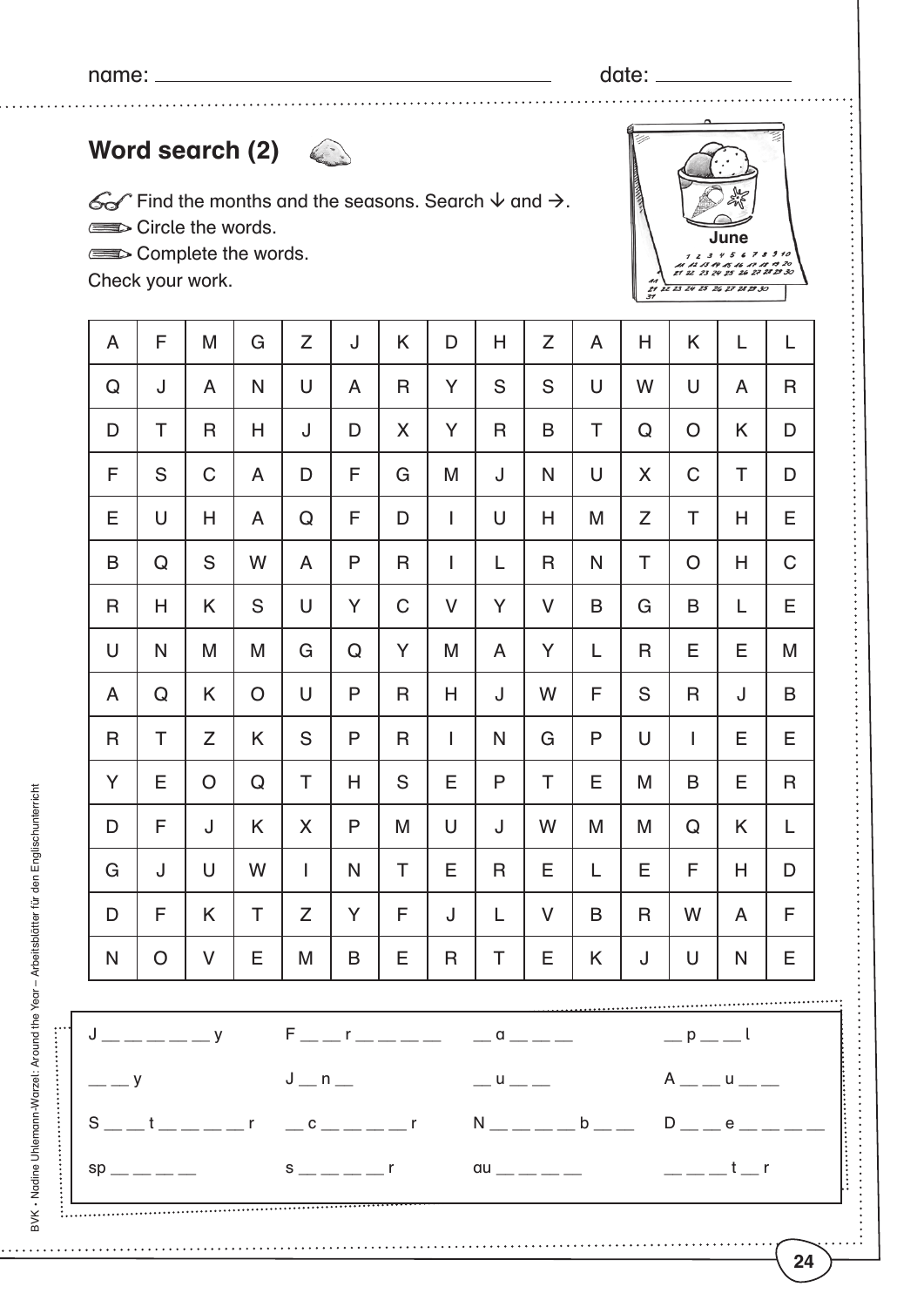name: date:

6

number

**13**

**28**

## **Be a weather reporter in England**

**Example 13.** Listen to the weather report on track number 13. Speak your own weather report. You can write it down. The text can help you.

**Tip:** 

Use a recorder and record your report.

## **Weather report – example**

Hello. This is Rainbow Radio from London.

It's rainy and cold in the west of England. Brrrr. It's sunny and warm in the south of England. There is fog from the east to the south-east of England. In the north-east it's windy, rainy and cloudy. Very bad weather! And it's cold and snowy in the north of England.

This is Rainbow Radio. Goodbye.



BVK - Nadine Uhlemann-Warzel: Around the Year - Arbeitsblätter für den Englischunterricht BVK • Nadine Uhlemann-Warzel: Around the Year – Arbeitsblätter für den Englischunterricht